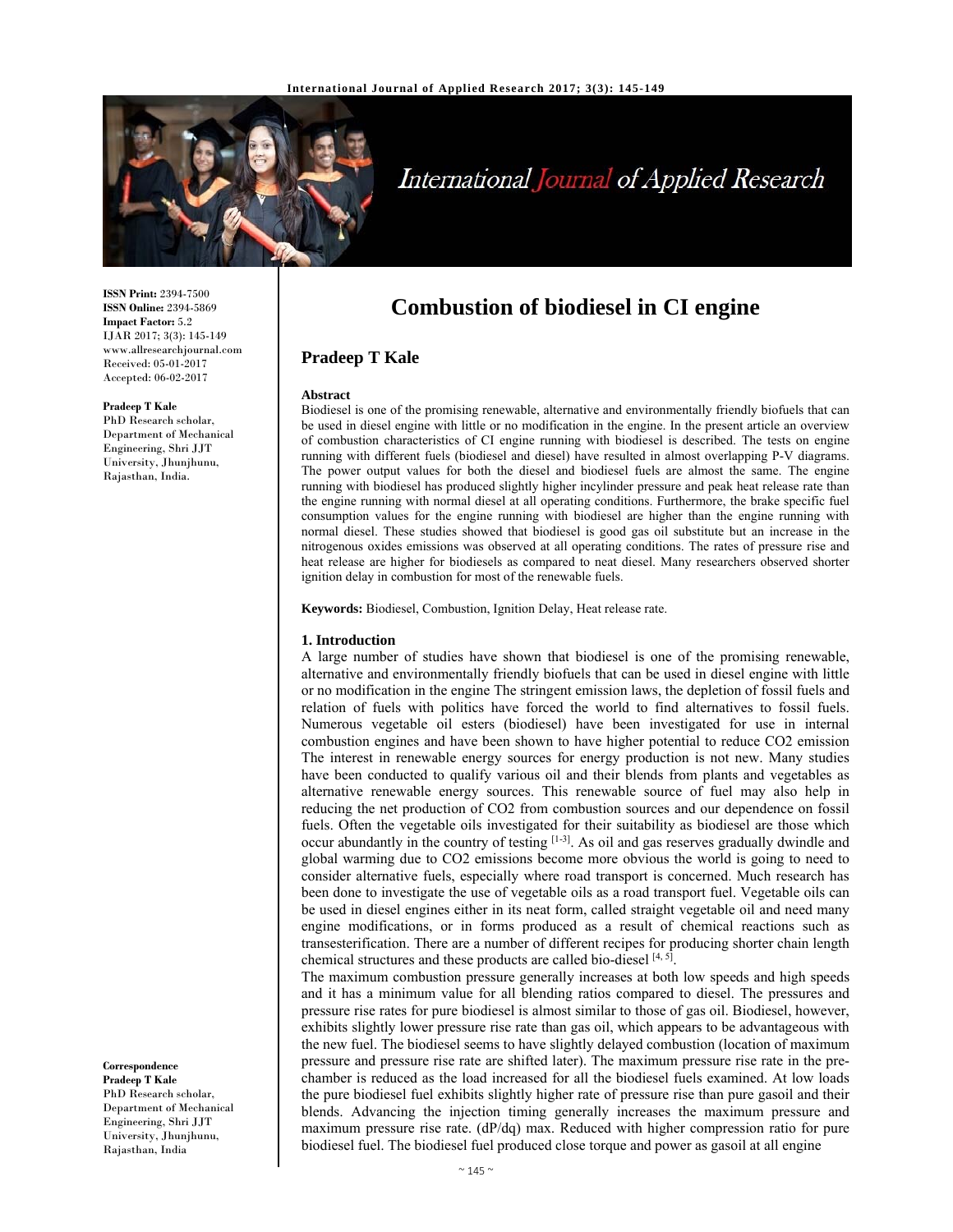speeds examined. The biodiesel fuel was found to be good replacement of gas oil fuel from the point of view of torque and power produced combustion noise or engine roughness and vibration, as well as the cyclic variability and smoothness of engine operation  $[6-8]$ .

The NOx emission is increased with increasing the concentration of biodiesel. The NOx emission of biodiesel and diesel are compared by various researchers indicating more emissions for biodiesel. The peak cylinder pressure and rate of pressure rise for biodiesel blends are slightly higher than those with the diesel fuel. HRRs are higher for biodiesel blends compared to diesel fuel. The combustion duration is higher for biodiesel blends at full load compared with diesel fuel. Renewable diesel fuels have shorter ignition delays when compared with diesel. Most of the renewable diesel fuels are also observed to have lower peak in-cylinder pressure and heat release rates. The biodiesel addition to the diesel fuel consistently caused early SOC timing with combination of early SOI timing and shorter ID. Meanwhile, HRR max values in the premixed combustion phase generally decreased with the decrease of fuel injection during shorter ID periods. Combustion duration generally increased with biodiesel additions for the all engine loads. Pmax did not change remarkably with the biodiesel addition for the all engine loads, while its locations were slightly moved away from TDC except at full load. However, dPmax values decreased at medium and high loads. Variation on the IMEP values depends on SOC timing and combustion phasing. A slightly increment on BSFC and some reduction on BTE were observed with the addition of the biodiesel for the all engine loads. NOx emissions increased while smoke emissions decreased with the biodiesel additions for the all engine loads [9-12].

#### **2. Combustion in a CI Engine**

The essential features of the CI engine combustion process can be summarized as follows: Fuel is injected by the fuel ignition system into the engine cylinder toward the end of compression the stroke, just before the desired start of combustion. The liquid fuel usually injected at high velocity as one or more jets through small orifices or nozzles in the injector tip, atomizes into small drops and penetrates into the combustion chamber. The fuel vaporizes and mixes with the high-temperature high- pressure cylinder air. As the air temperature and pressure are above the fuel's ignition point, spontaneous ignition of portions of the already mixed fuel and air occurs after a delay period of a few crank angle degrees. The cylinder pressure increases as combustion of the fuel-air mixture occurs. The consequent compression of the unburned portion of the charge shortens the delay before ignition for the fuel and air which has mixed to within comestible limits, which then burn rapidly. It also reduces the evaporation time of the remaining liquid fuel. Injection continues until the desired amount of fuel has entered the cylinder. Atomization, vaporization, fuel-air mixing and combustion continue until essentially all the fuel has passed through each process. In addition, mixing of the air remaining in the cylinder with burning and already burned gases continue s throughout the combustion and expansion processes. The combustion process is depends on the characteristics of the fuel, design of engine combustion chamber and fuel injection system and engine operating conditions. It is an unsteady, heterogeneous, three-

dimensional combustion process. Higher compression ratio is used to improve fuel conversion efficiency.

Injection timing is used to control combustion timing. The delay period between the start of injection and start of combustion must be kept short and reproducible. A short delay is needed to hold the maximum cylinder gas pressure below the maximum engine pressure capacity. The spontaneous ignition characteristics of the fuel-air mixture must be held within limit. This is done by requiring that diesel fuel have cetane number that is a measure of ease of ignition of fuel [13-15].

# **3. Combustion Characteristics**

# **A. Variation of pressure with crank angle**

Figure1 shows that the in-cylinder pressure within the combustion chamber of the CI engine running with biodiesel and normal diesel in a CI engine. It shows that the peak cylinder pressure of the engine running with biodiesel is slightly higher than the engine running with diesel. The main cause for higher peak incylinder pressure in the CI engine running with biodiesel is because of the advanced combustion process initiated by easy flow-ability of biodiesel due to the physical properties of biodiesel. In addition, due to the presence of oxygen molecule in biodiesel, the hydrocarbons achieve complete combustion resulting in higher incylinder pressure. In a compression ignition (CI) engine, the cylinder pressure depends upon the fuel-burning rate during the premixed burning phase. As the blend quantity increases the amount of fuel taking part in the uncontrolled combustion stage of the mixture increases, which results in a higher pressure raise [1, 3-5].



**Fig 1:** Variation of pressure with crank angle

# **B. Peak pressure and Variation of pressure with cylinder volume**

Figure 2 depicts that P-V diagram of compression ignition engine, which was examined at different engine speed and at various engine load conditions. It shows that the power, which is produced by the engine cylinder and calculated from the P-V diagram does not show any significant change for biodiesel and pure diesel at different engine loads. This indicates that the biodiesel's lower heating value effect is compensated by the combustion related effects. At TDC the pressure is more in case of biodiesel compared to diesel [3-5].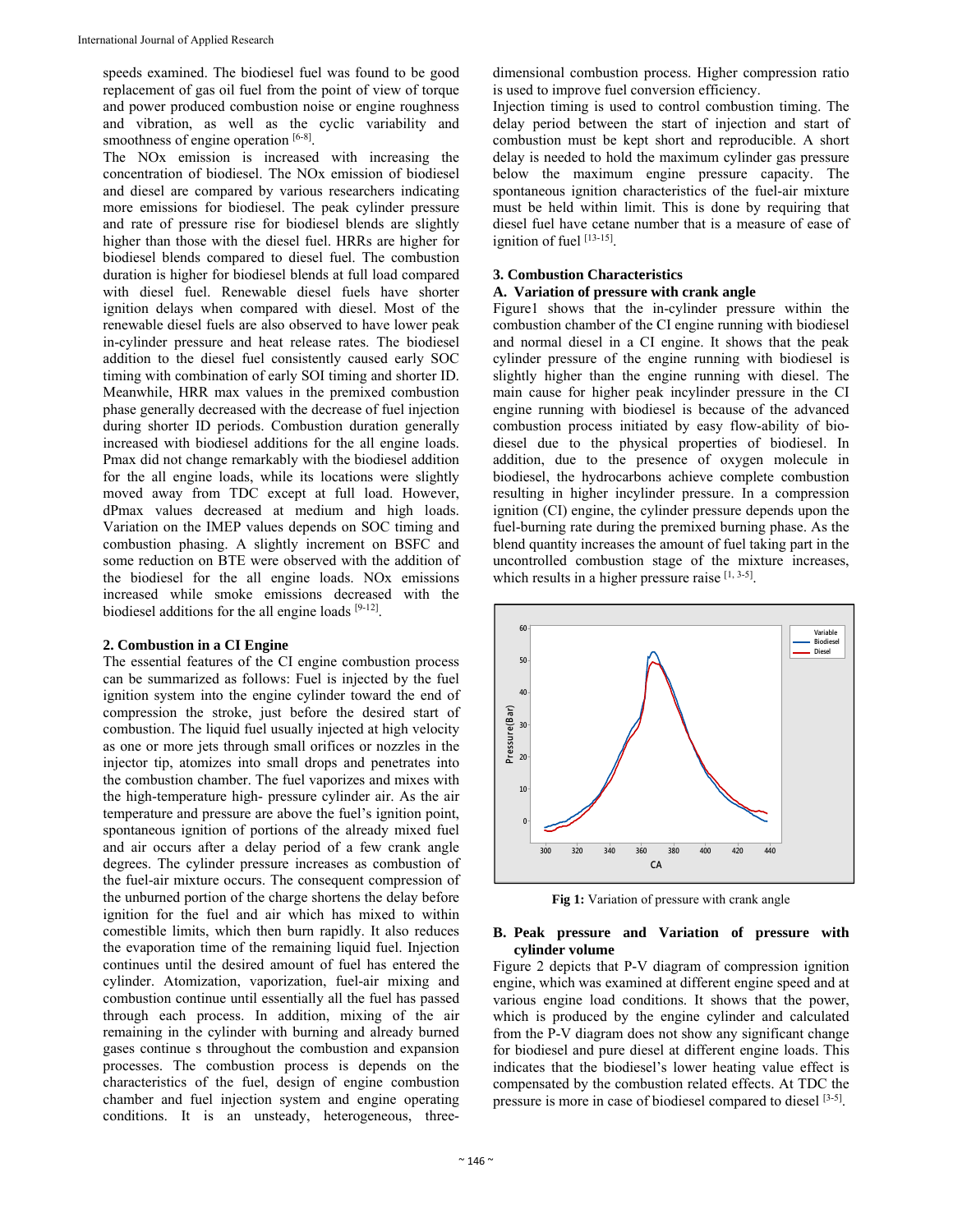

**Fig 2:** Variation of pressure with cylinder volume

#### **C. Rate of increase of pressure**

Figure3 shows the variation in the rate of pressure rise (ROPR) for the biodiesel and diesel tested fuels with engine load. ROPR is indicative of noisy operation of an engine. When the injection timing is retarded, the rate of pressure rise is marginally higher than that of the standard injection timing. The rate of pressure rise depends on the amount of heat released in the initial stages of combustion and the fuel quality. It can be noted that the rate of pressure rise is higher for biodiesel than diesel. This is due to higher ignition delay that results in the accumulation of fuel and sudden combustion which will produce higher peak release rate and pressure rise.

The biodiesels mostly have their peak dp/dh just before TDC with a tendency to move towards the TDC as load increases. It is also noted that the cylinder pressure variation rate increases with increasing engine load. The large change in pressure variation as load increases might be a result of the high temperature and pressure environment which would allow for faster combustion upon fuel injection. This mainly depends on the fuel chemical and physical properties, which affect the mixing and ignition process. Higher in-cylinder pressure increasing rate generally leads to more combustion noise [5-9].



**Fig 3:** Rate of increase of pressure with crank angle

#### **D. Heat Release Rate**

The heat release rate (HRR) is an important parameter to analysis the combustion phenomena in the engine cylinder. The important combustion phenomena parameters such as

combustion duration and intensity can be easily estimated from the heat release rate diagram.

The HRR diagram also provides key input parameters in the modelling of the NOx emission. The heat release rate is modelled by applying the first law of thermodynamics.

The simplified model is shown in equation (1).

$$
\frac{dQ}{d\theta} = \frac{1}{\gamma - 1} \left( \gamma p \frac{dV}{d\theta} + V \frac{dP}{d\theta} \right) (1)
$$

Where  $dQ/d\theta$  is rate of heat release (kJ/deg), P is the incylinder gas pressure, V is in-cylinder pressure, and  $\gamma$  is the ratio of specific heats in the equation (1), the cylinder content is assumed to be homogeneous mixture of air and combustion products. It is further assumed that a uniform temperature and pressure exist at any moment during the combustion process. To determine the HRR of the internal combustion engine by equation (1), the engine geometry specification that has been used and the cylinder pressure that were recorded during the tests were used.

Figure 4 shows heat release rate indicating that the ignition delay for biodiesel and their blends was shorter than that for diesel. It can also be seen that the maximum heat release rate of biodiesel and their blends is lower than that of diesel. This is because, as a consequence of the shorter ignition delay, the premix combustion phase for biodiesel and their blends is less intense. On the other hand, while running with diesel, increased accumulation of fuel during the relatively longer delay period resulted in higher rate of heat release. Because of the shorter delay, maximum heat release rate occurs earlier for biodiesel and their blends in comparison with neat diesel. However, the heat release during the late combustion phase for biodiesel is marginally lower than that of diesel. This is because the constituents with higher oxygen content are adequate to ensure complete combustion of the fuel that is left over during the main combustion phase and continue to burn in the late combustion phase.

It can be seen that the CI engine running with biodiesel has a higher peak in the heat release rate diagram than the diesel. This phenomenon can be explained on the basis of the presence of the oxygen molecule in biodiesel fuel that results in the air-mixed fuel in the cylinder to burn completely and increase the heat release rate. The cumulative heat release for the diesel and biodiesel is shown in and it can be seen that the biodiesel has higher cumulative heat release. Rapid heat release is in the combustion phase due to more fuel is accumulated in the combustion [7, 8-11].



**Fig 4:** Rate of heat release with crank angle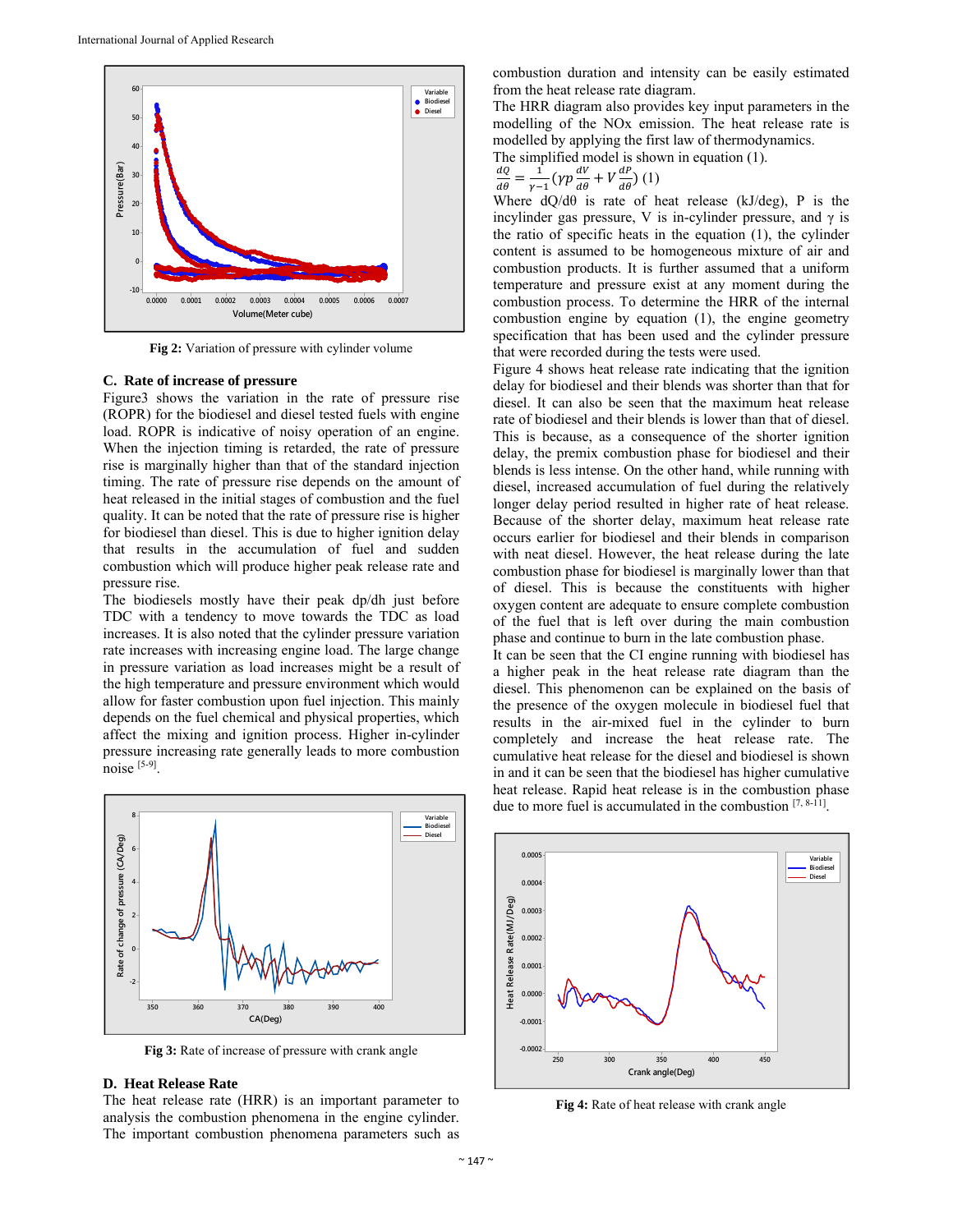#### **E. Cumulative Heat Release Rate**

The cumulative heat release is an important parameter to characterize the efficiency of the combustion process. The cumulative heat release (Qac) in combustion cylinder is found by equation (2).

$$
Qac = \int dQ = \int \frac{\dot{r}}{\gamma - 1} (PdV + VdP) (2)
$$

The variation in cumulative heat release (CHR) with crank angle is presented in Figure 5. The figure shows that there is a tendency of late heat release in the earlier stage of combustion for biodiesel compared to diesel. But the CHR value of diesel fuel quickly exceeds the CHR for biodiesel at a later stage of combustion. The main reason for the decrease in the CHR is lower heating value (LHV) of biodiesel as compared to diesel fuel. CHR increased with the rise in the engine load due to the increase in the quantity of fuel injected into the cylinder [8-12]



**Fig 5:** Cumulative heat release with crank angle

#### **F. Ignition Delay(ID) and Combustion Duration(CD)**

The increase in fuel viscosity, particularly for petroleumderived fuels, results in poor atomization, slower mixing, increased penetration and reduced cone angle. These results in longer ignition delay. But biodiesel is not derived from crude petroleum the opposite trend is seen in the case of biodiesel and their blends. The delays are consistently shorter for biodiesel than diesel with the difference increasing with load. Biodiesel usually includes a small percentage of diglycerides having higher boiling points than diesel. However, the chemical reactions during the injection of biodiesel at high temperature resulted in the break-down of the high-molecular weight esters. These complex chemical reactions led to the formation of gases of lowmolecular weight. Rapid gasification of this lighter oil in the fringe of the spray spreads out the jet, and thus volatile combustion compounds ignited earlier and reduced the delay period. Ignition delay is the most important parameter in the combustion analysis. Ignition delay is influenced by a group of parameters such as engine speed, intake air temperature and pressure, fuel type, air-fuel ratio, fuel quantity, quality fuel atomization. The type of fuel plays the important role for ignition. It has been noted that the ignition delay decreases with biodiesel, it is mainly due to maximum cylinder pressure higher temperature and higher cetane number [10, 11].

In the analysis, the characteristics of the investigated combustion parameters are determined as follows. The start of fuel injection (SOI) or in other words dynamic fuel injection was determined by using the needle-lift signals.

SOI is a point of the needle-lift signal just rising from zero. Injection delay (IND) is defined as a time between the static fuel injection timing and dynamic fuel injection timing (SOI). The start of combustion (SOC) was determined from the second derivation of in-cylinder pressure in which crank angle point passes through zero before rising to the maximum value of slope. Ignition delay (ID) is the crank angle between the SOI and SOC. CA10, CA50 and CA90 are the crank angle locations of 10%, 50% and 90% accumulated HRR, respectively. Combustion duration (CD) was determined as the crank angle interval from CA10 and CA90 [8-14].



**Fig 6:** Determination of start of combustion

# **G. Mass Fraction Burnt**

The variation of the mass fraction burnt for biodiesel and standard diesel with the crank angle at full load is given in Figure 7. At full load conditions the mass fraction burnt of biodiesels is slightly higher than that of standard diesel. Due to the oxygen content of the biodiesels the combustion is sustained in the diffusive combustion phase. At crank angle before 360°, the mass fraction burnt for the fuel biodiesel is higher than the standard diesel. But at crank angle after 360°the mass fraction burnt is slightly closer to each other. The efficient rate of combustion is shown by the highest rate of burning [11-15].



**Fig 7:** Fuel burned fraction with crank angle